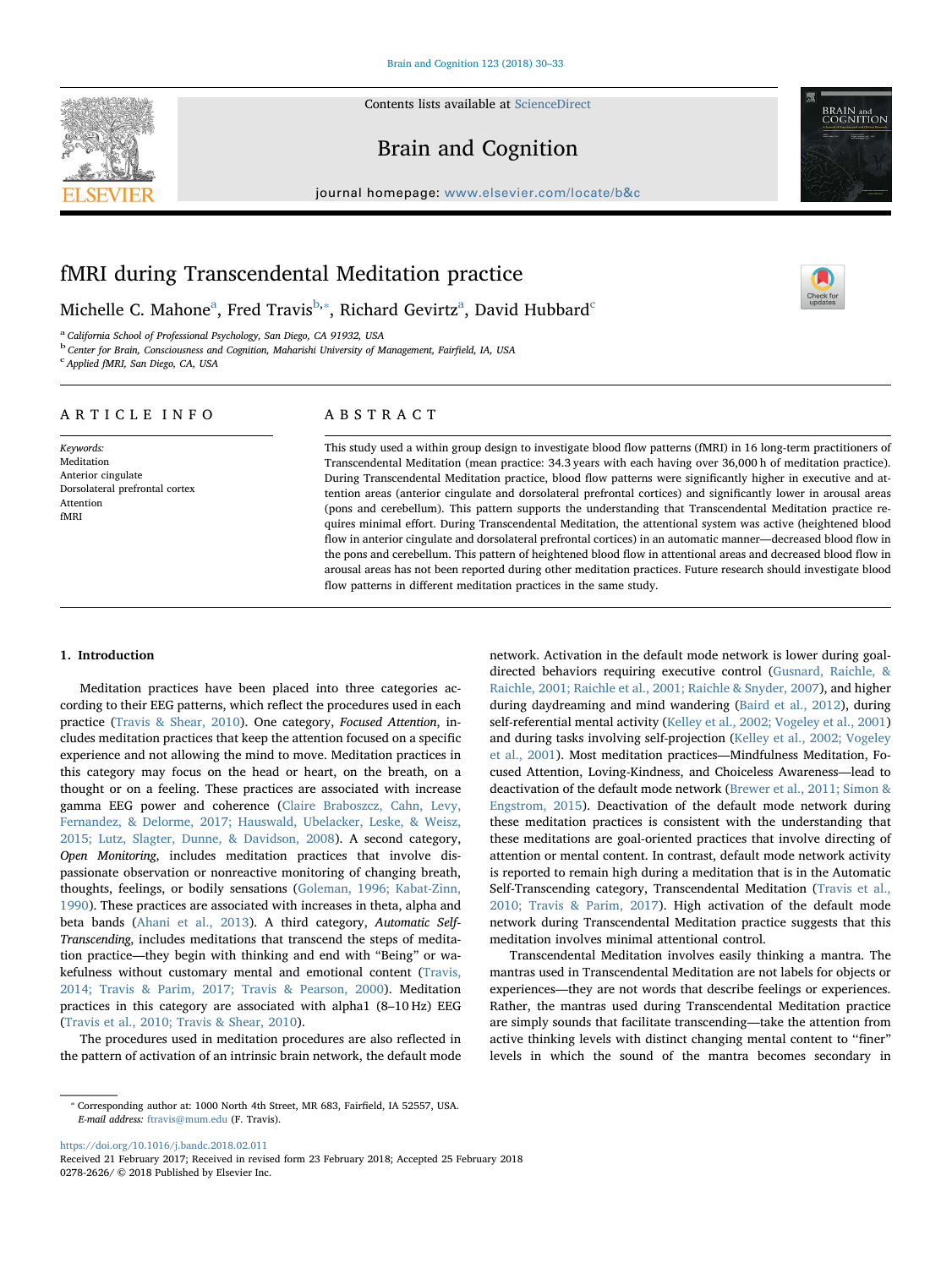experience and ultimately the mantra disappears and self-awareness is primary ([Maharishi Mahesh Yogi, 1969; Travis & Pearson, 2000](#page-3-5)). The process of transcending during Transcendental Meditation is said to be and so transcending can happen with minimal control of attention ([Travis & Parim, 2017](#page-3-6)).

Neural imaging studies have investigated meditations in the first two categories of meditation practices ([Ivanovski & Malhi, 2007; Lou,](#page-3-7) [Nowak, & Kjaer, 2005; Marchand, 2014; Pagnoni, Cekic, & Guo, 2008;](#page-3-7) [Tang, Rothbart, & Posner, 2012\)](#page-3-7). No research has reported neural imaging during Transcendental Meditation practice.

This study explored blood flow patterns in experienced Transcendental Meditation practitioners. Blood flow patterns (fMRI) during eyes-closed rest were compared to those during Transcendental Meditation practice.

#### 2. Materials and method

#### 2.1. Subjects

Sixteen women participated in the study. They were an average age of  $60.2 \pm 8.2$  years, and had been practicing Transcendental Meditation for 34.3  $\pm$  9.4 years, which translates to more than 36,000 h of meditation practice. None of the subjects were claustrophobic, or had metal in or on their bodies (dental fillings were allowed). Subjects with extensive years of TM practice were chosen because their long history of meditation might enable them to meditate successfully in the fMRI environment.

Participants were screened for psychopathology, and were free from head injuries or medications that would affect the neural imaging. All participants refrained from caffeine and/or cigarette use for at least two hours before the fMRI scan. Participants were interviewed after the fMRI recording to probe the impact of the recording on their meditation experience.

#### 2.2. Procedure

The images were recorded at the Applied fMRI Institute in San Diego, CA. Subjects responded to posters in the Transcendental Meditation centers around San Diego. They came to an information meeting at the local Transcendental Meditation centers to find out more details about the study. After the meeting, they filled out demographic forms, consent forms and scheduled a time to have their fMRI recorded. The protocol and procedures met the ethical standards set by the Institutional Review Board, those of the American Psychological Association, and the Helsinki Declaration of 1975.

After the fMRI recording, the subjects were interviewed concerning their meditation experiences during the recording. This was to probe whether the scanner environment interfered with the meditation experience—namely, the subjects would meditate lying down with their head immobilized along with 100 dB noise.

#### 2.3. Data acquisition

Data acquisition began with a 12 min structural, anatomical scan. Participants were instructed to close their eyes, relax and remain as still as possible during the anatomical scan. Then data were acquired during eyes closed resting peacefully (1 min), during counting the pulses in the scanner (1 min)—this is reported elsewhere, and during Transcendental Meditation practice (10 min uninterrupted).

Images were acquired on a 3 T Siemens Trio Scanner ([Bandettini,](#page-2-5) [Wong, Hinks, Tikofsky, & Hyde, 1992\)](#page-2-5). A five-minute magnetization prepared, rapid-acquisition gradient echo image (MPRAGE) was acquired for anatomic overlays of functional data and spatial normalization (T1 MN1 Template). BOLD imaging used a 33-slice whole-brain, single-shot gradient echo (GE) echo-planar (EPI) sequence (TR/ TE =  $2000/25$  ms, FOV = 240 mm, matrix =  $64 \times 64$ , slice thickness/

 $gap = 4/0$  mm). This sequence delivers a nominal voxel resolution of  $3 \times 3 \times 3$  mm.

#### 2.4. Data analysis

Brain Voyager QX 2.1.2 was used for this study's preprocessing, analysis, and visualization of functional magnetic resonance imaging data. Prior to statistical processing, all data were normalized to Talairach coordinates [\(Talairach & Tournoux, 1988](#page-3-8)). Images were slice time-corrected, motion-corrected to the median image using sinc-interpolation, and were high-pass filtered (100 s). A group averaged VMR mask created within Brain Voyager was used to anatomically align all participants. Brain Voyager was used to group statistical parametric maps of voxel based morphometry during the two conditions. For each subject, contrasts comparing meditation to eyes closed was performed, producing statistical parametric maps of the t-statistic at each voxel using a threshold of  $p < .05$  and cluster size  $> 20$  voxels, to minimize the risk of false positive findings.

#### 3. Results

The exit interview yielded valuable information for future studies. First, all 16 subjects reported "deep restfulness" during the meditation session in the fMRI environment. Eight of the 16 subjects experienced "bliss" (deep inner fulfillment and happiness) and "clear transcending" during the fMRI recording. Five reported that their meditation experience was "not as deep" as usual, but was "relaxing" and "effortless." All TM participants reported that the noise of the scanner was a distraction at first, but not in the latter part of the meditation and as a whole was not a barrier to the meditation.

#### 3.1. Comparison of neural activation

There were significant condition differences in activation levels. The meditation condition was distinguished by higher wide spread activation in bilateral anterior cingulate gyrus (BA 24 and 32) and bilateral dorsolateral prefrontal cortices (BA 46) and areas of deactivation in the pons and cerebellum. [Fig. 1](#page-2-6) below shows areas of significant activation (orange) and deactivation (blue) that met the threshold of  $p < .05$ (corrected) and cluster size  $\geq 20$  voxels.

### 4. Discussion

Activation of the anterior cingulate gyrus and dorsolateral prefrontal cortex have been reported during other meditation practices ([Manna et al., 2010; Grant, Courtemanche, & Rainville, 2011\)](#page-3-9). These studies of other meditations, however, do not report decreases in the pons and cerebellum.

#### 4.1. What might be the significance of deactivation in the pons and cerebellum?

The pons is the seat of autonomic motor neurons and so modulates overall arousal as well as governing breath rate and heart rate. A straightforward interpretation of lower blood flow in the pons is that fewer mental and physical resources are being recruited and used during Transcendental Meditation practice.

The cerebellum is generally understood as governing muscle tone, balance and coordination of motor movements. However, neuroimaging and clinical studies indicate that the cerebellum is also involved in modulating spatial, motor and executive processing, working memory, and social cognition [\(Andreasen & Pierson, 2008; Van Overwalle,](#page-2-7) [Baetens, Mariën, & Vandekerckhove, 2014](#page-2-7)).

The cerebellum and prefrontal work together. The prefrontal cortex underlie executive control processes, the cerebellum modulates the speed, variability, and automaticity of information processing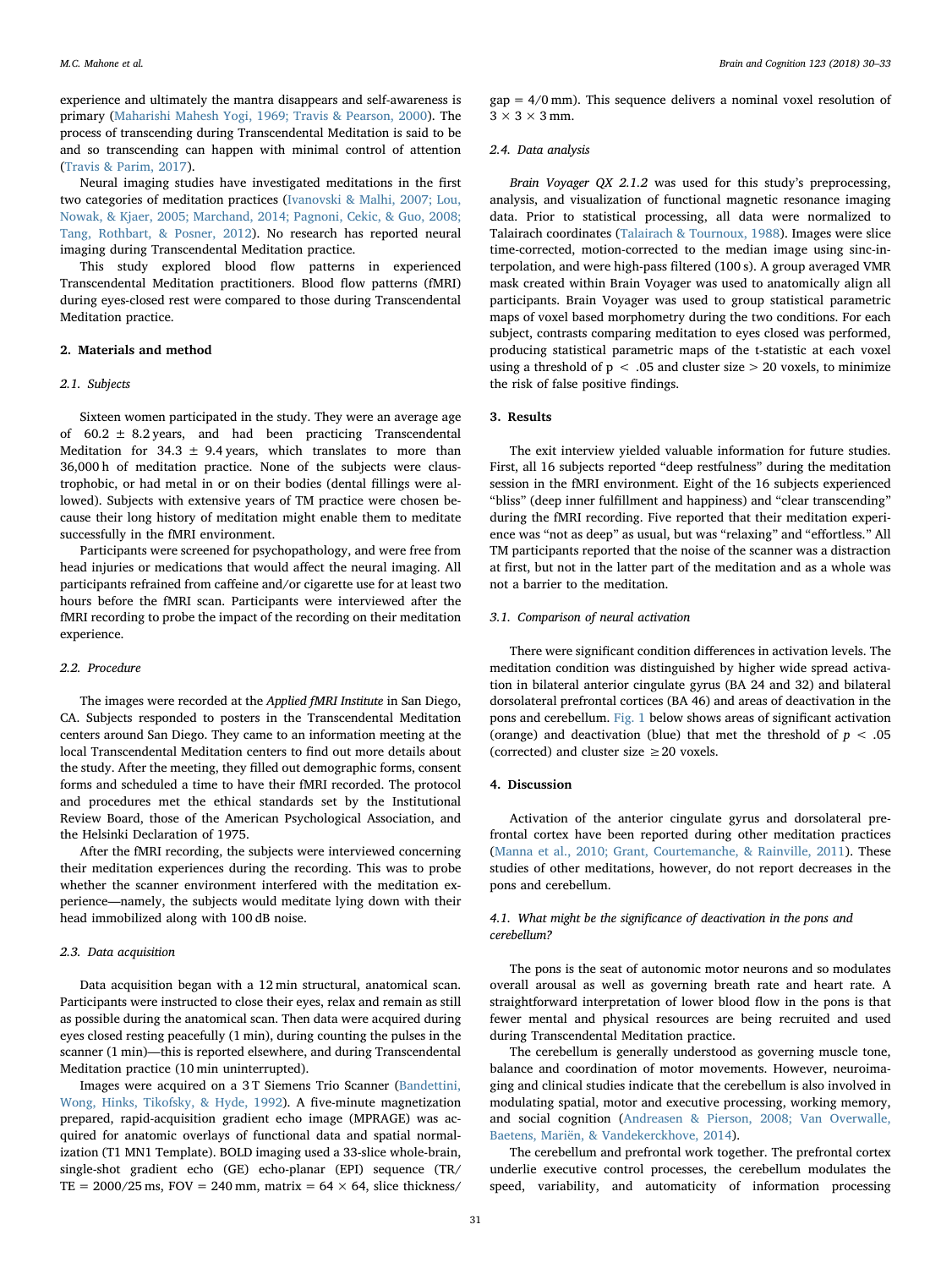<span id="page-2-6"></span>

Fig. 1. Significant areas of activation during transcendental meditation practice compared to eyes-closed rest. Areas of activation (orange) included anterior cingulate gyrus and dorsolateral prefrontal cortex and areas of deactivation (blue) included the pons and cerebellum. (For interpretation of the references to colour in this figure legend, the reader is referred to the web version of this article.)

operations ([Hogan, 2004\)](#page-3-10). The pre-frontal cortex and cerebellum are the last structures to develop ([Allman, McLaughlin, & Hakeem, 1993](#page-2-8)). Age related declines are seen in both the pre-frontal cortex and cerebellum: grey and white matter density decline in frontal and cerebellar structures with age and grey and white matter densities are correlated with general intelligence in elderly subjects ([Hogan et al., 2011\)](#page-3-11). Thus, these two brain structures are linked developmentally and functionally.

Decreased pons and cerebellar activity could reflect reduced cognitive control and reduced executive processing overall during Transcendental Meditation practice. This conclusion from the current fMRI study, echoes the finding from a study reporting default mode network activation. DMN activation is reported to remain high during Transcendental Meditation practice, suggesting low cognitive and attentional control during this practice ([Travis & Parim, 2017](#page-3-6)).

#### 4.2. Can attention be focused without effort?

Cognitive control ranges from focused, conscious control of mental content to spontaneous, undirected mind wandering. Transcendental Meditation practice permits such undirected movement of the mind. This movement is not directed by the experiencer, or subject, but it is pulled by the inherent nature of the object of experience. In the case of transcending during Transcendental Meditation this is the experience of silent, expanded levels of awareness ([Maharishi Mahesh Yogi, 1969;](#page-3-5) [Travis & Parim, 2017](#page-3-5)).

Mind wandering has been investigated using iphone technology in 2250 people. Subjects were randomly texted throughout the day, and asked to answer a happiness-question, an activity-question and a mind wandering-question. Mind wandering with positive emotions was rated at the same level of positive emotional tone as the average of all other tasks, and mind wandering with neutral and negative emotions was rated progressively more negative. This led to the conclusion that a ''wandering mind is an unhappy mind" ([Killingsworth & Gilbert, 2010\)](#page-3-12) (pg 932). However, follow up research reported that when the object of mind-wandering was rated as being highly interesting, it was associated with more positive emotional tone than when the person was simply on-task ([Franklin et al., 2013\)](#page-2-9).

When you are interested in a task, your attention naturally remains on the task for long periods of time. When the object of focus is more attractive, you don't need to exert effort for the mind to continue to experience it. The mind is drawn to it because of its inherent appeal. We have the common experience when someone mentions our name, we naturally turn our attention to that conversation. The shifting of attention from our current experience to hearing our name happened automatically. Continuing to listen to the new conversation also happened automatically—it was not a conscious decision. The attention is drawn by your interest in the conversation.

The shifting of the mind to more attractive experiences is the

explanation for how the mind transcends during Transcendental Meditation practice (see [Travis & Parim, 2017\)](#page-3-6). When one learns Transcendental Meditation a trained teacher systematically leads you to the experience of inner silence, tranquility, peace, and transcendence. Once having had that experience, the attention readily takes that inward direction when one sits to meditate. The attention is guided by the inherent pleasure of inner transcendence, rather than through cognitive evaluation and control.

This could explain the blood flow patterns seen in this study. There was heightened blood flow in the anterior cingulate and dorsolateral prefrontal cortex. The brain was continuing to engage in a specific experience. However, this process required minimal control; the blood flow was lower in the pons and cerebellum.

#### 5. Conclusion

The pattern of blood flow seen in these expert practitioners of Transcendental Meditation has not been reported during other meditation techniques. While higher frontal blood flow is often reported during meditation practices, these studies do not report reduced blood flow in the pons and cerebellum. Future comparison research is needed to compare neural imaging patterns during different meditation practices to more fully understand the nature of different meditation practices and how different practices lead to different effects in brain functioning.

#### References

- <span id="page-2-2"></span>[Ahani, A., Wahbeh, H., Miller, M., Nezamfar, H., Erdogmus, D., & Oken, B. \(2013\).](http://refhub.elsevier.com/S0278-2626(17)30063-5/h0005) [Change in physiological signals during mindfulness meditation.](http://refhub.elsevier.com/S0278-2626(17)30063-5/h0005) International IEEE [EMBS Conference Neural Engineering,](http://refhub.elsevier.com/S0278-2626(17)30063-5/h0005) 1738-1381.
- <span id="page-2-8"></span>[Allman, J. M., McLaughlin, T., & Hakeem, S. \(1993\). A. Brain structures and life-span in](http://refhub.elsevier.com/S0278-2626(17)30063-5/h0010) primate species. [Proceedings of the National Academy of Science, 90](http://refhub.elsevier.com/S0278-2626(17)30063-5/h0010), 3559–3563.
- <span id="page-2-7"></span>[Andreasen, N. C., & Pierson, R. \(2008\). The role of the cerebellum in schizophrenia.](http://refhub.elsevier.com/S0278-2626(17)30063-5/h0015) [Biological Psychiatry, 64](http://refhub.elsevier.com/S0278-2626(17)30063-5/h0015)(2), 81–88.
- <span id="page-2-3"></span>[Baird, B., Smallwood, J., Mrazek, M. D., Kam, J. W., Franklin, M. S., & Schooler, J. W.](http://refhub.elsevier.com/S0278-2626(17)30063-5/h0020) [\(2012\). Inspired by distraction: Mind wandering facilitates creative incubation.](http://refhub.elsevier.com/S0278-2626(17)30063-5/h0020) [Psychological Science, 23](http://refhub.elsevier.com/S0278-2626(17)30063-5/h0020)(10), 1117–1122.
- <span id="page-2-5"></span>[Bandettini, P. A., Wong, E. C., Hinks, R. S., Tikofsky, R. S., & Hyde, J. S. \(1992\). Time](http://refhub.elsevier.com/S0278-2626(17)30063-5/h0025) [course EPI of human brain function during task activation.](http://refhub.elsevier.com/S0278-2626(17)30063-5/h0025) Magnetic Resonance [Medicine, 25](http://refhub.elsevier.com/S0278-2626(17)30063-5/h0025)(2), 390–397.
- <span id="page-2-4"></span>[Brewer, J. A., Worhunsky, P. D., Gray, J. R., Tang, Y. Y., Weber, J., & Kober, H. \(2011\).](http://refhub.elsevier.com/S0278-2626(17)30063-5/h0030) [Meditation experience is associated with di](http://refhub.elsevier.com/S0278-2626(17)30063-5/h0030)fferences in default mode network activity and connectivity. [Proceedings of the National Academy of Sciences of the USA,](http://refhub.elsevier.com/S0278-2626(17)30063-5/h0030) 108[\(50\), 1](http://refhub.elsevier.com/S0278-2626(17)30063-5/h0030)–6.
- <span id="page-2-0"></span>[Claire Braboszcz, C., Cahn, R., Levy, J., Fernandez, M., & Delorme, A. \(2017\). Di](http://refhub.elsevier.com/S0278-2626(17)30063-5/h0035)fferent [meditative practices share the same neuronal correlates: Increased gamma brainwave](http://refhub.elsevier.com/S0278-2626(17)30063-5/h0035) [amplitude compared to control in three di](http://refhub.elsevier.com/S0278-2626(17)30063-5/h0035)fferent meditation traditions. PLOS-One, 12[\(1\), 1](http://refhub.elsevier.com/S0278-2626(17)30063-5/h0035)–27.
- <span id="page-2-9"></span>[Franklin, M. S., Mrazek, M. D., Anderson, C. L., Smallwood, J., Kingstone, A., & Schooler,](http://refhub.elsevier.com/S0278-2626(17)30063-5/h0040) [J. W. \(2013\). The silver lining of a mind in the clouds: Interesting musings are as](http://refhub.elsevier.com/S0278-2626(17)30063-5/h0040)[sociated with positive mood while mind-wandering.](http://refhub.elsevier.com/S0278-2626(17)30063-5/h0040) Frontiers in Psychology, 4, 583.
- <span id="page-2-1"></span>Goleman, D. J. (1996). [The meditative mind: Varieties of meditative experience.](http://refhub.elsevier.com/S0278-2626(17)30063-5/h0045) New York: [Penguin Putnam](http://refhub.elsevier.com/S0278-2626(17)30063-5/h0045).
- [Grant, J. A., Courtemanche, J., & Rainville, P. \(2011\). A non-elaborative mental stance](http://refhub.elsevier.com/S0278-2626(17)30063-5/h9010)